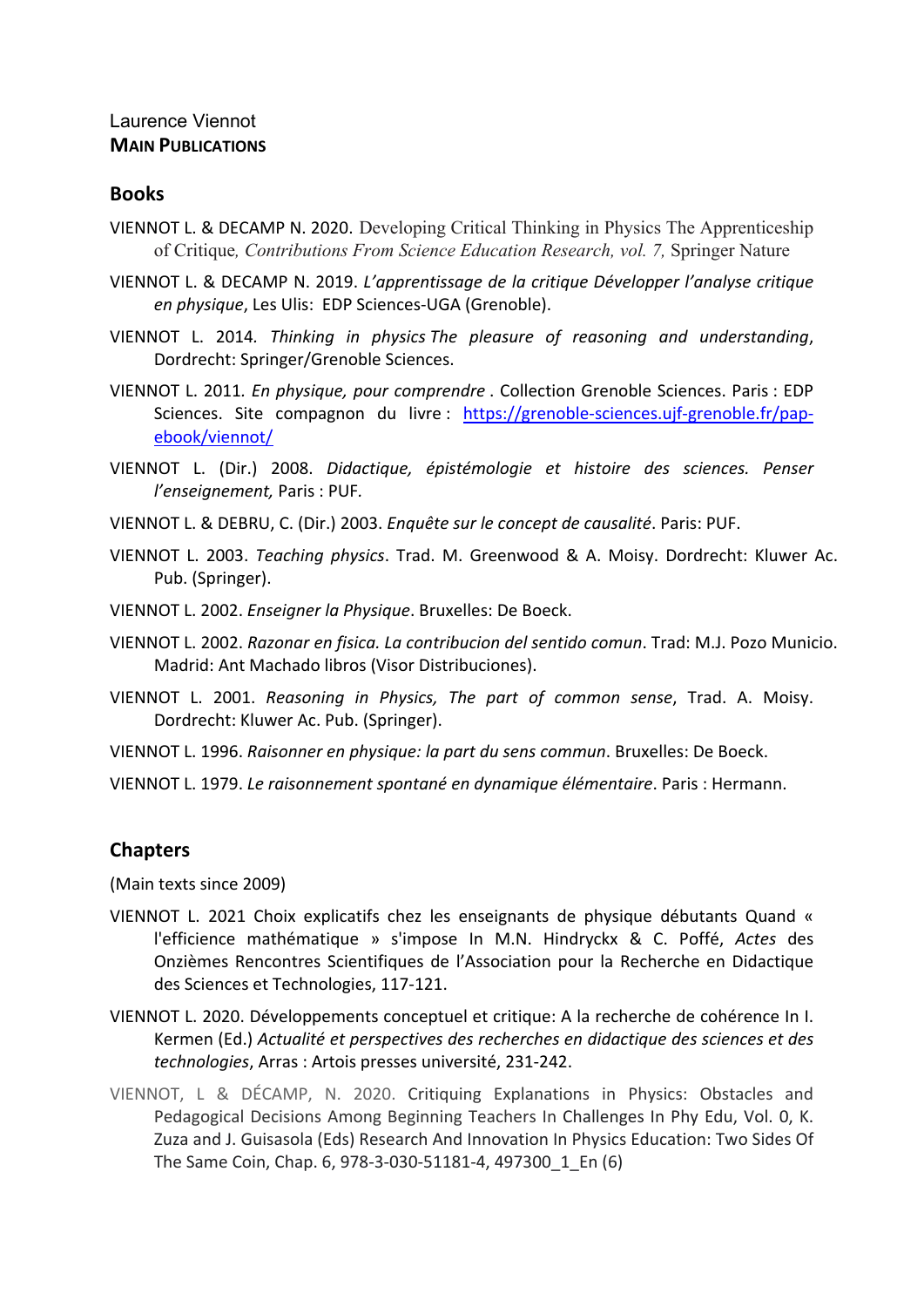- VIENNOT L. & DÉCAMP N. 2019. Concept et critique : lignes enchevêtrées des dynamiques d'apprentissage en physique ; In J.C.S. Lévy et Salomon Ofman: *L'avenir de la complexité et du désordre*, Paris : Editions Matériologiques, 142‐152.
- VIENNOT L. 2019, Conceptual development and critical attitude in physics education: A pathway in the search for coherence, In *Upgrading Physics Education to Meet the Needs of Society*, M. Pietrocola Pinto de Oliveira ed., Springer International Publishing, 189‐198. https://www.springer.com/it/book/9783319961620
- VIENNOT L. 2018. Critical attitude and conceptual development in physics: What connections? In C. Chircop (ed.) Breaking barriers, the Junior College Multi‐Disciplinary Conference: Research Practice and Collaboration, Symposia Melitensia n° 14, 35‐46.
- VIENNOT L. & DÉCAMP N. 2018. Concept and critique: Two intertwined routes for intellectual development in science. In *Complementary and Converging Perspectives on Conceptual Change*, T. Amin and O. Levrini, New York: Routledge, 190‐197
- VIENNOT L. 2015, Thinking the content for physics education research and practice, in Fazio C. & Sperandeo‐Mineo R.M. (Eds.) *Teaching/Learning Physics. Integrating Research into Practice,* Proceedings of the GIREP/MPTL 2014, Università degli Studi di Palermo, ISBN 978‐88‐907460‐7‐9, 61‐79 http://www1.unipa.it/girep2014/proceedings/GIREP‐ MPTL%202014%20Conference%20Proceedings.pdf
- VIENNOT L. 2014. The many challenges of Inquiry Based Science Education: Toward multiple learning benefits? In W. Kaminski and M. Michelini (eds): *Teaching and learning physics today: Challenges? Benefits?* (GIREP 2010), Udine: LithoStampa, 46‐60.
- VIENNOT L. 2010. Learning and conceptual understanding: Beyond simplistic ideas, what have we learned? In M. Vicentini and E. Sassi (Eds.): *Physics Education: recent developments in the interaction between research and teaching*, New Delhi: Gautam Ramchandali for Angus & Grapher Publishers, C‐503 Kaveri Apartments, Alaknanda, New Delhi 110019, 75‐98 (http://web.phys.ksu.edu/icpe/Publications/index.html)
- VIENNOT L. 2010. Physics by inquiry: beyond rituals and echo‐explanations, In L. Menabue and G. Santoro (Eds.) *New Trends in Science and Technology Education, Selected papers*, Bologna: CLUEB. Vol. 1, 240‐256.
- VIENNOT L. 2010. Relations mathématiques‐physique et parcellisation des acquis conceptuels. In A. Robert et J. Pichaud (éds.) *Hommage à André Revuz*. Paris : Publications du LDAR‐Université Paris Diderot, 75‐93.
- VIENNOT L. 2010. Physics education research and inquiry‐based teaching: a question of didactical consistency, In K. Kortland (ed.): *Designing Theory‐Based Teaching‐Learning Sequences for Science Education.* Utrecht: Cdβ press, 37‐54.
- VIENNOT L. 2009. Learning and conceptual understanding: Beyond simplistic ideas, what have we learned? In M. Vicentini and E. Sassi (Eds.): *Physics Education: recent developments in the interaction between research and teaching*, International Commission of Physics Education, http://iupap‐icpe.org/
- VIENNOT L. 2009. Prise de décisions dans l'enseignement des sciences physiques : non séparabilité du contenu et de la méthode. In C. de Hosson et A. Robert, Intelligence des contenus et méthodes d'enseignement, Paris : Université Denis Diderot. 57‐71.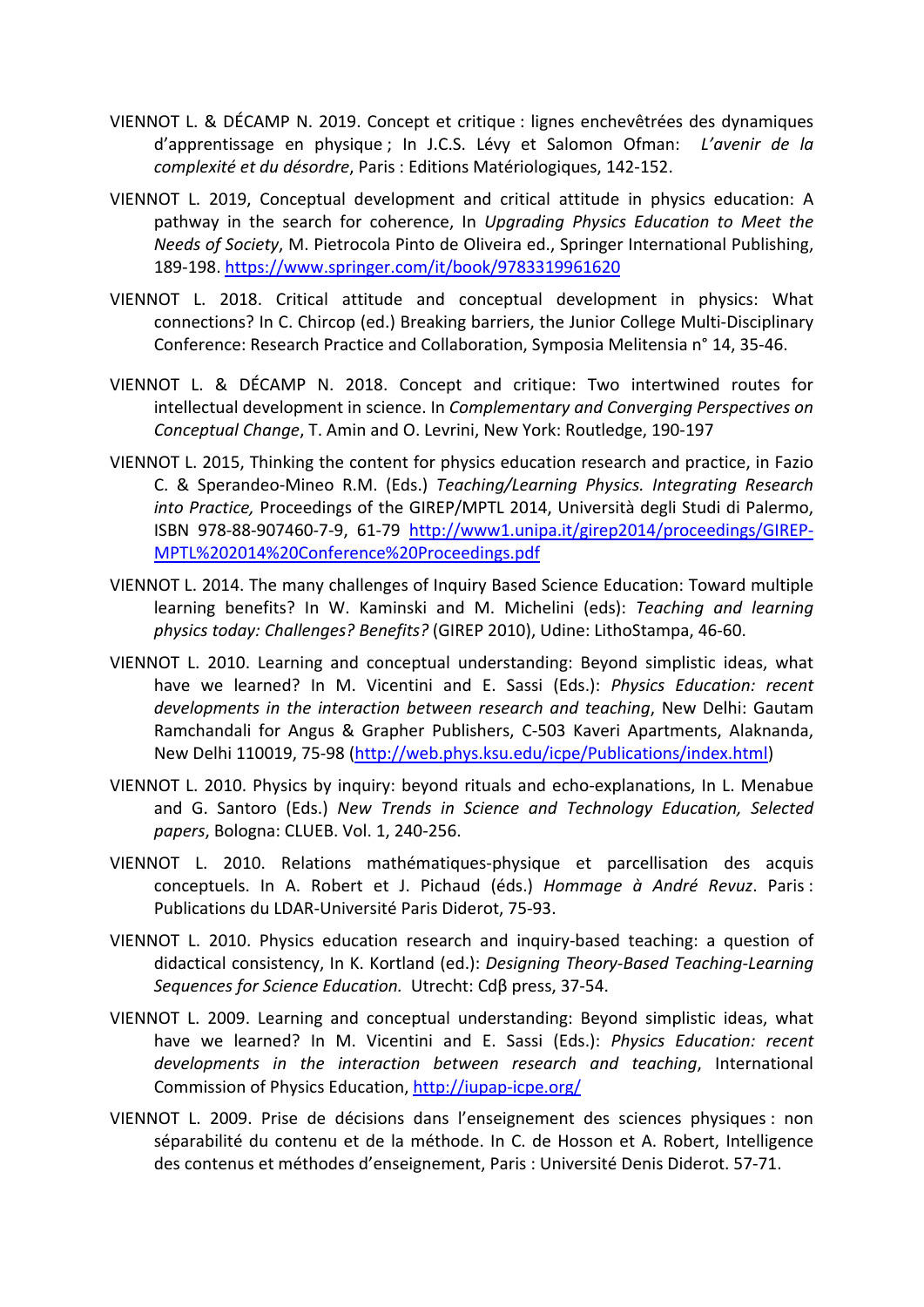### **Articles in international journals with referees**

(*All*)

- VIENNOT L., 1979. Spontaneous reasoning in elementary dynamics*, European Journal of Science Education*, 2, 206‐221.
- VIENNOT L., 1981. Common practice in elementary algebra, *European Journal of Science Education*, 3 (2), 183‐194.
- VIENNOT L., 1982. L'implicite en physique: les étudiants et les constantes, *European Journal of Physics*, 3, 174‐180.
- CLOSSET J.L., FAUCONNET S., SALTIEL E., VIENNOT L., 1982. Research in education at the university of Paris 7, *European Journal of Science Education*, 4 (1), 11‐114.
- SALTIEL E., VIENNOT L. 1985. Que aprendemos de las semejansas entre las ideas historicas y el razonamiento de los estudiantes? *Ensenanza de las Ciencias*, n°3 (2), 137‐144.
- VIENNOT L. 1985. Analysing students' reasoning: tendencies in interpretation, *American Journal of Physics* 53 (5), 432‐436.
- VIENNOT L. 1985. How to analyse students reasoning in science? A pragmatic view on theoretical problems. *European Journal of Physics Education*, 7 (2), 151‐162.
- VIENNOT L. 1989. La didactica en la ensenanza superior, para que? *Ensenanza de las Ciencias*, Vol 7, n°1, 3‐13.
- ARTIGUE M., MENIGAUX J., et VIENNOT L. 1990. Some aspects of students' conceptions and difficulties about differentials. *European Journal of Physics*, 11, 262‐267.
- VIENNOT L., KAMINSKI W. 1991. Participation des maîtres aux modes de raisonnement des élèves, *Ensenanza de las Ciencias*, n° 9 (1), 3‐9.
- ROZIER S. & VIENNOT L. 1991, Students' reasoning in thermodynamics, *International Journal of Science Education*, Vol 13 n°2, 159‐170.
- VIENNOT L., RAINSON, S., 1992, Students' reasoning about the superposition of electric fields, *International Journal of Science Education*, Vol 14, n° 4, 475‐487.
- VIENNOT L. 1993, Temps et causalité dans les raisonnements communs en physique, *Didaskalia*, n°1, 13‐27.
- RAINSON S., TRANSTROMER G. & VIENNOT L. 1994, Students' understanding of superposition of electric fields, *American Journal of Physics,* Vol 62, 11, 1026, 1032.
- VIENNOT L. 1994, Recherche en didactique et nouveaux programmes: convergences, *Didaskalia* (partie "innovation") n°3, 119‐128.
- REBMANN G. & VIENNOT L. 1994, Teaching algebraic coding: stakes, difficulties, suggestions, *American Journal of Physics* 62 (80), 723‐727. https://doi.org/10.1119/1.17504
- COUCHOURON M., VIENNOT L. & COURDILLE J.M. 1996. Les habitudes des enseignants et les intentions didactiques des nouveaux programmes d'électricité en classe de quatrième. *Didaskalia* (n°8), 81‐96.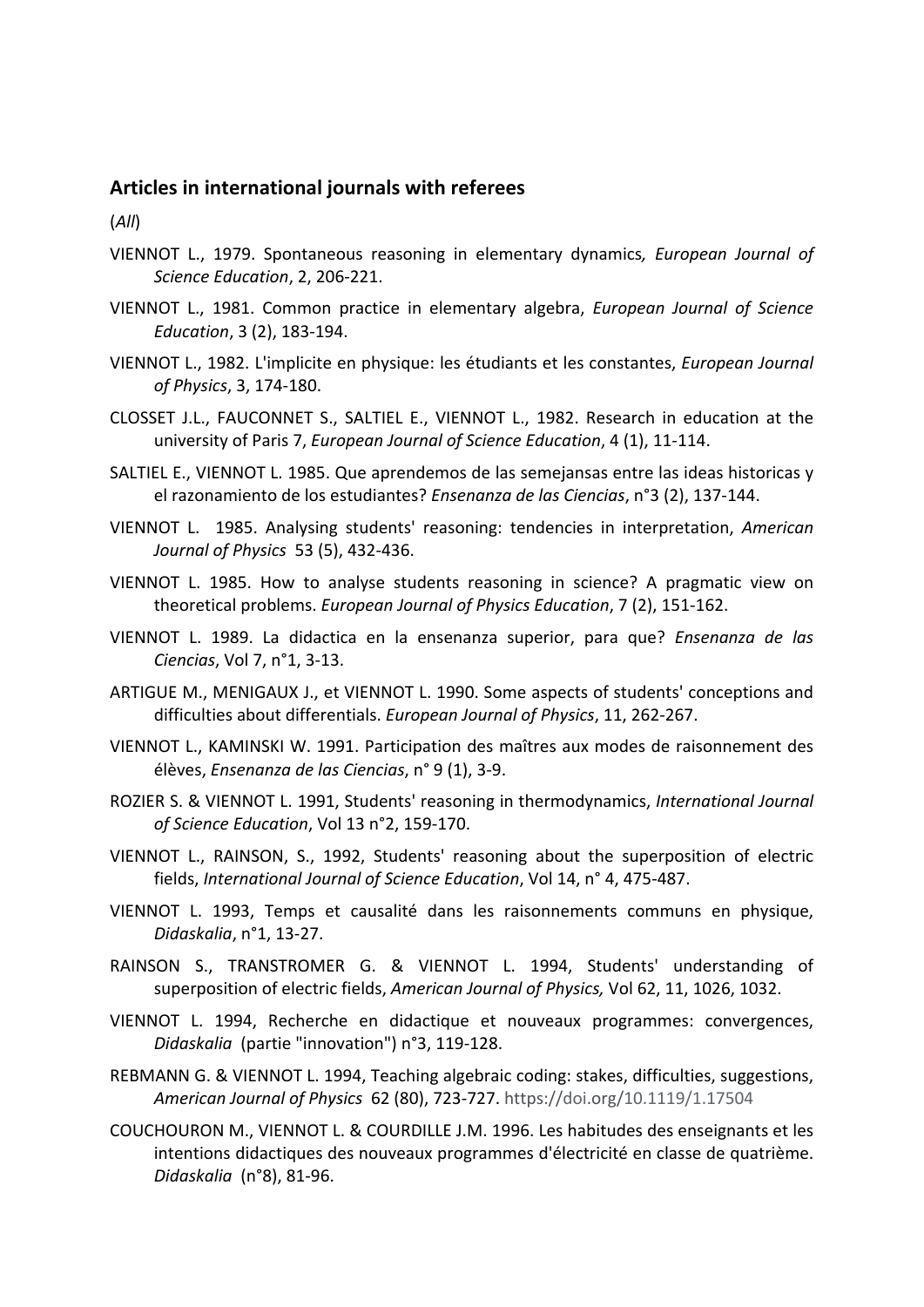- VIENNOT L. 1997. Former en didactique, former sur le contenu? Principes d'élaboration et éléments d'évaluation d'une formation en didactique de la physique en deuxième année d' IUFM. *Didaskalia* n°10, 75‐96.
- VIENNOT L. & CHAUVET F. 1997. Two dimensions to characterize research based teaching strategies: examples in elementary optics. *International Journal of Science Education*.; 19 (10), 1159‐1168.
- RAINSON S. & VIENNOT L. 1998. Charges et champs électriques: difficultés et éléments de stratégies pédagogiques en Mathématiques Spéciales Technologiques. *Didaskalia* n°12, 31‐59.
- ROULET B. & VIENNOT L. 1998. Rotating rigid rods or incompressible fluids: how to determine the stress? *American Journal of Physics*, 66, (1), 75‐79.
- VIENNOT L. & RAINSON S. 1999. Design and evaluation of a research‐based teaching sequence: The superposition of electrics fields. *International journal of Science Education* , Special issue: *Conceptual Development in Science Education* (continued), Vol 21 (1), 1‐16.
- HIRN C. & VIENNOT L. 2000. Transformation of didactic intentions by teachers: the case of geometrical optics in grade 8 in France, *International Journal of Science Education*, 22, 4, 357‐384.
- COLIN P. & VIENNOT L.2000. Les difficultés des étudiants post‐bac pour une conceptualisation cohérente de la diffraction et de l'imagerie optique, *Didaskalia,* n° 17, 29‐54.
- COUCHOURON M. & VIENNOT L. 2000. Les intentions manifestées dans les nouveaux programmes d'électricité de quatrième: mise en oeuvre d'un outil pour en évaluer l'impact sur les acquis des élèves. *Didaskalia* n°16, 57‐80.
- COLIN P & VIENNOT L. 2001. Using two models in optics: Students' difficulties and suggestions for teaching, *Physics Education Research, American Journal of Physics Sup*. 69 (7) S36‐S44.
- COLIN P., CHAUVET F & VIENNOT L. 2002. Reading images in optics: students' difficulties, and teachers' views. *International Journal of Science Education.*24 (3), 313‐332.
- VIENNOT L. & LEROY J.L. 2004. Doppler and Römer: what do they have in common? *Physics Education*, vol. 39, issue 3, 273‐280.
- BESSON U. & VIENNOT L. 2004. Using models at mesoscopic scale in teaching physics: two experimental interventions on solid friction and fluid statics, *International Journal of Science Education*, 26 (9), 1083‐1110.
- VIENNOT L., CHAUVET F., COLIN P. & REBMANN G. 2004. Designing Strategies and Tools for Teacher Training, the Role of Critical Details. Examples in Optics. *Science Education*, 89 (1), 13‐27.
- VIENNOT L.2006.Teaching rituals and students' intellectual satisfaction, *Phys. Educ*. 41 pp. 400‐408. http://stacks.iop.org/0031‐9120/41/400.
- VIENNOT L. 2006. Modélisation dimensionnellement réductrice et traitement "particulaire" dans l'enseignement de la physique, *Didaskalia*, 28, 9‐32.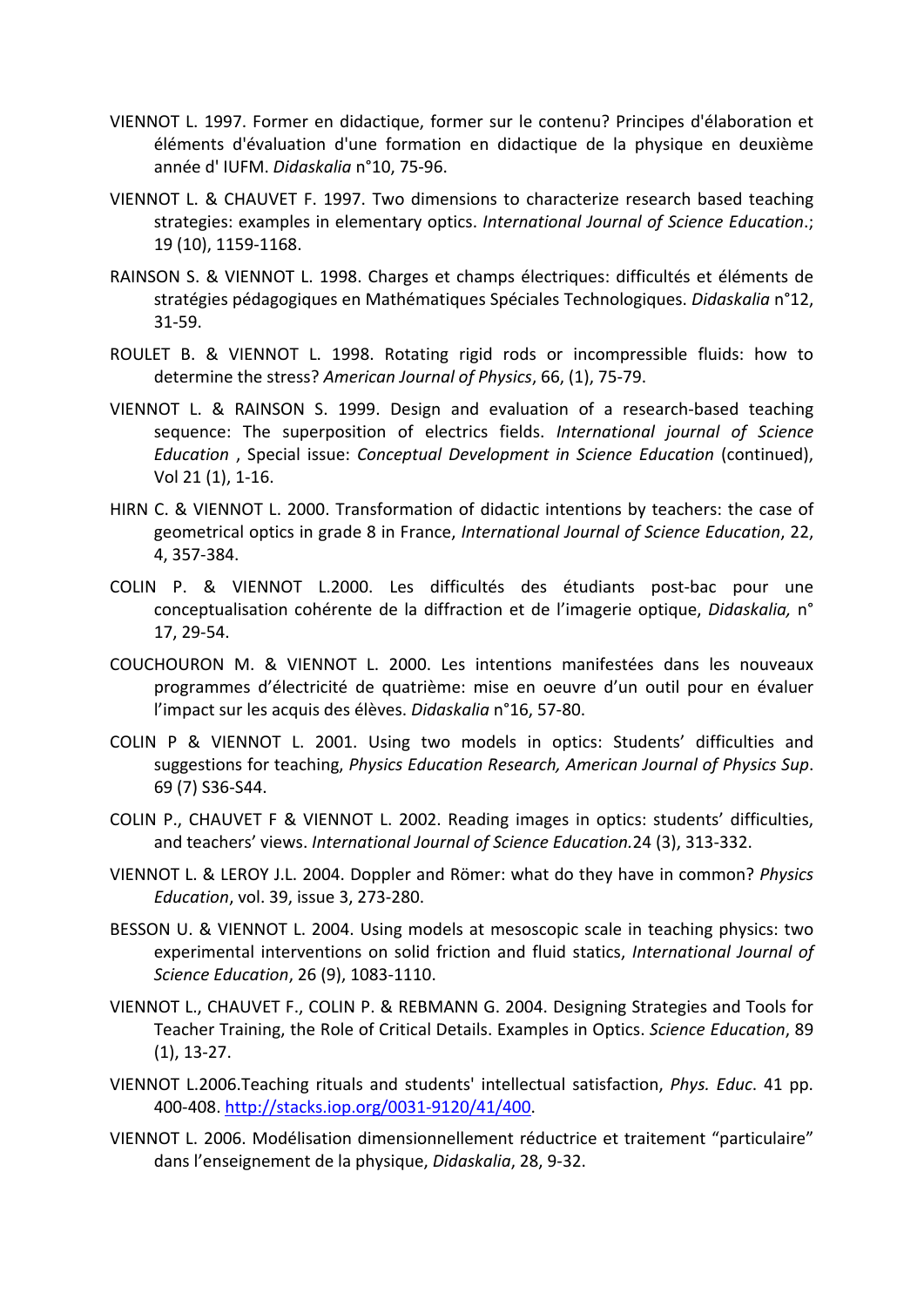- VIENNOT L. & KAMINSKI W. 2006, Can we evaluate the impact of a critical detail ? The role of a type of diagram in understanding optical imaging, *International Journal of Science Education*, 28 (15), 1867‐1895.
- BRADAMANTE F. & VIENNOT L. 2007 "Mapping gravitational and magnetic fields with children 9‐11:relevancy, difficulties and prospects" *International Journal of Science Education,* 29:3, 349‐372.
- VIENNOT L. 2008. Teaching physics: research‐based suggestions and teachers' reactions, toward a better interaction? *Lat. Am. J. Phys. Educ.* Vol. 2, No*. 1, 21‐28.*
- MATHE S., & VIENNOT L. 2009. Stressing the coherence of physics: Students journalists' and science mediators' reactions, *Problems of education in the 21st century*. 11 (11), 104‐ 128.
- FELLER I., COLIN P. & VIENNOT L. 2009. Critical analysis of popularisation documents in the physics classroom. An action‐research in grade 10. *Problems of education in the 21st century*. 17(17):72‐96.
- VIENNOT L. 2011. L'explication écho : forme privilégiée du rapprochement entre vulgarisation et enseignement, *Spirale* n° 48, 85‐101.
- VIENNOT L. 2012. Newton's laws: a very persistent consistency, *Phys. Educ.* 47 595‐598
- VIENNOT L. & DE HOSSON C. 2012. Beyond a dichotomic approach, the case of colour phenomena. *International Journal of Science Education*, 34:9, 1315‐1336. DOI:10.1080/09500693.2012.679034
- VIENNOT L. 2013. Les promesses de l'Enseignement Intégré de Science et Technologie (EIST): de la fausse monnaie? *Spirale* n° 52, 51‐68.
- VIENNOT L. & DE HOSSON C. 2015. From a Subtractive to Multiplicative Approach, A Concept‐driven Interactive Pathway on the Selective Absorption of Light, *International Journal of Science Education*, 37:1, 1‐30. DOI: 10.1080/09500693.2014.950186
- DECAMP N. & VIENNOT L. 2015. Co-development of conceptual understanding and critical attitude, Analysing texts on radio‐carbon dating, *International Journal of Science Education*, 37 (12), 2038‐2063. http://dx.doi.org/10.1080/09500693.2015.1061720.
- VIENNOT L. & DECAMP N. 2016. Co-development of conceptual understanding and critical attitude: toward a systemic analysis of the survival blanket, *European Journal of Physics*, 37(1), (26p)) doi:10.1088/0143‐0807/37/1/015702 et https://hal.archives‐ ouvertes.fr/hal‐01738694
- VIENNOT L. & DECAMP N. 2016. Conceptual and critical development in student teachers: First steps towards an integrated comprehension of osmosis, *International Journal of Science Education*, 38 (14), 2197‐2219 http://dx.doi.org/10.1080/09500693.2016.1230793 et https://hal.archivesouvertes.fr/hal‐01738709
- VIENNOT L. 2016. The persistence of Teaching Rituals, *Physics Education* 51(3), 030104
- VIENNOT L. 2017. A book that has stayed with me: Laurence Viennot, Explaining science. *Phys. Educ*. 52 (2017) 016001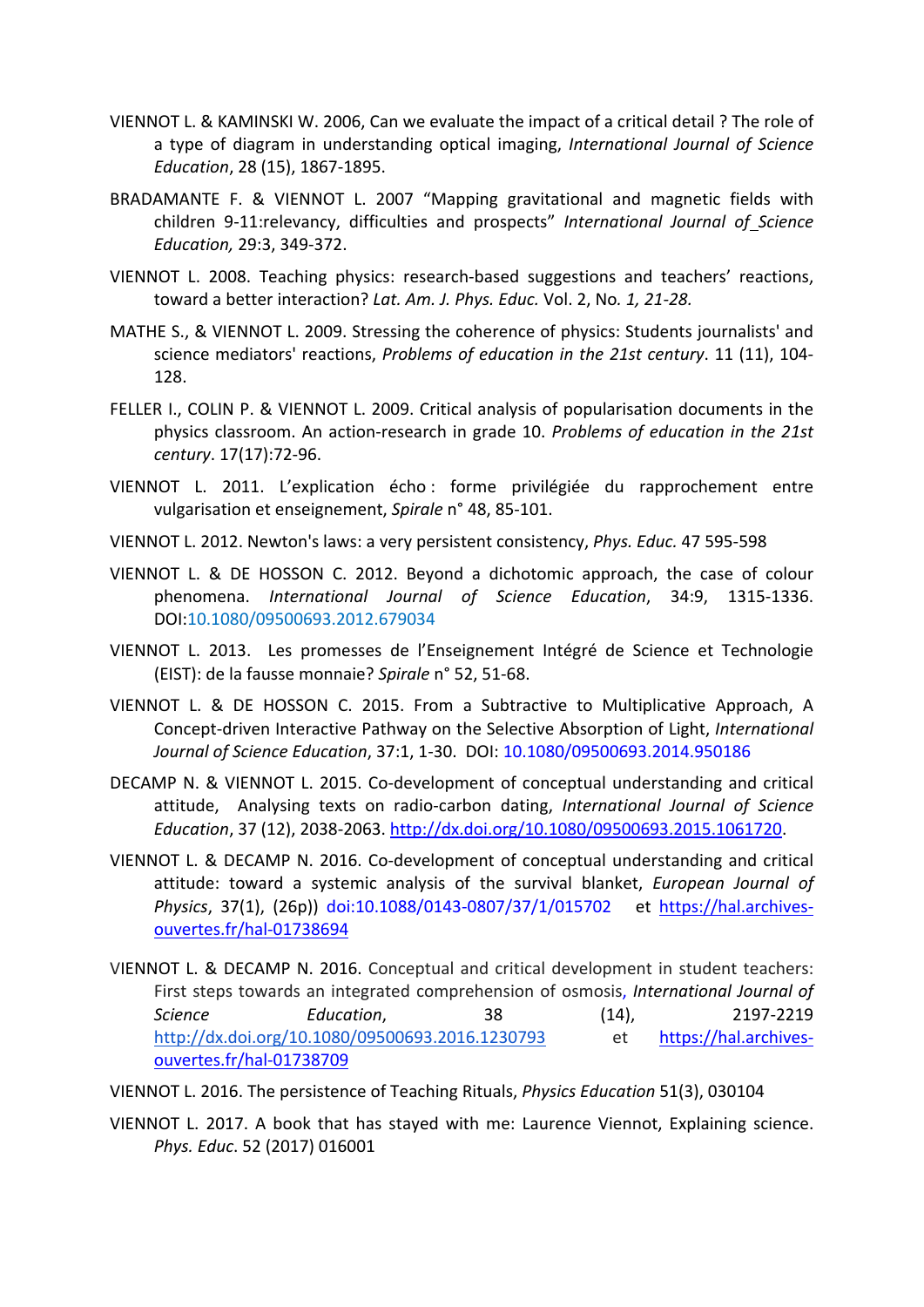- VIENNOT L. & DECAMP N. 2018. The transition towards critique: discussing capillary ascension with beginning teachers *Eur. J. Phys.* 39 045704 https://doi.org/10.1088/1361‐6404/aab33f
- VIENNOT L. & DECAMP N. 2018. Activation of a critical attitude in prospective teachers: from research investigations to guidelines for teacher education, *Phys. Rev. Phys. Educ. Res*. 14, 010133 https://doi.org/10.1103/PhysRevPhysEducRes.14.010133
- VIENNOT L. 2019. Misleading mathematical legitimacy and critical passivity: discussing the irreversible expansion of an ideal gas with beginning teacher, *Eur. J. Phys* DOI: https://dx.doi.org/10.1088/1361‐6404/ab1d8b
- VIENNOT L. 2020. Developing critical analysis of explanations in physics teachers: Which direction to take? *Physics Education*, *55*(1), 015008. https://dx.doi.org/10.1088/1361‐ 6552/ab4f64
- VIENNOT, L. 2020. How to choose which explanation to use with students? Discussing the tensiometer with beginning teachers, *International Journal of Science Education*, 42 (17), 2898‐2920, https://doi.org/10.1080/09500693.2020.1843082
- D'ANGELO C., VIENNOT L., ARGENTINA M. & CELESTINI F. & RAUFASTE C. 2021. Impact dynamics of composite elasto‐rigid projectiles onto solid surfaces, *Phys. Rev. E.,* Vol. 103, No. 5 DOI: 10.1103/PhysRevE.103.053005

### **Articles dans revues nationales à comité de lecture**

(Main texts)

- MALGRANGE J.L., SALTIEL E. & VIENNOT L. 1973. Vecteurs, scalaires et grandeurs physiques. *Encart pédagogique du bulletin de la SFP*, Janvier, 3‐13.
- VIENNOT L. 1976. Newton et les étudiants, *La Recherche* n°72, 980‐983.
- MAURY L., SALTIEL E., VIENNOT L. 1977. Etude de la notion de mouvement chez l'enfant à partir des changements de référentiels. *Revue Française de Pédagogie*, 40, 15‐25.
- VIENNOT L. 1978. Le raisonnement spontané en dynamique élémentaire, *Revue Française de Pédagogi*e, 45, 16‐24.
- VIENNOT L. 1980. Pratique de l'algèbre élémentaire en physique *Bulletin de l'Union des Physiciens*, n° 622, 783‐820.
- VIENNOT L. 1982. L'action et la réaction sont‐elles bien égales et opposées? *Bulletin de l'Union des Physiciens*, n° 640, 479‐485.
- CROS A & groupe dont VIENNOT L. 1983. L'évaluation en classe terminale , *Bulletin de l'Union des Physiciens*, n° 659, pp 385‐415 (contribution L.V. 393‐403).
- CLOSSET J.L. & VIENNOT L. 1984. Contribution à l'étude du raisonnement naturel en physique. in Schiele, B. et Belisle, C. eds, *Les représentations. Communication, Information* , (2‐3), 399‐420.
- FAWAZ A. & VIENNOT ,L. 1986. Image optique et vision, *Bulletin de l'Union des Physiciens*, n° 640, 1125‐1146.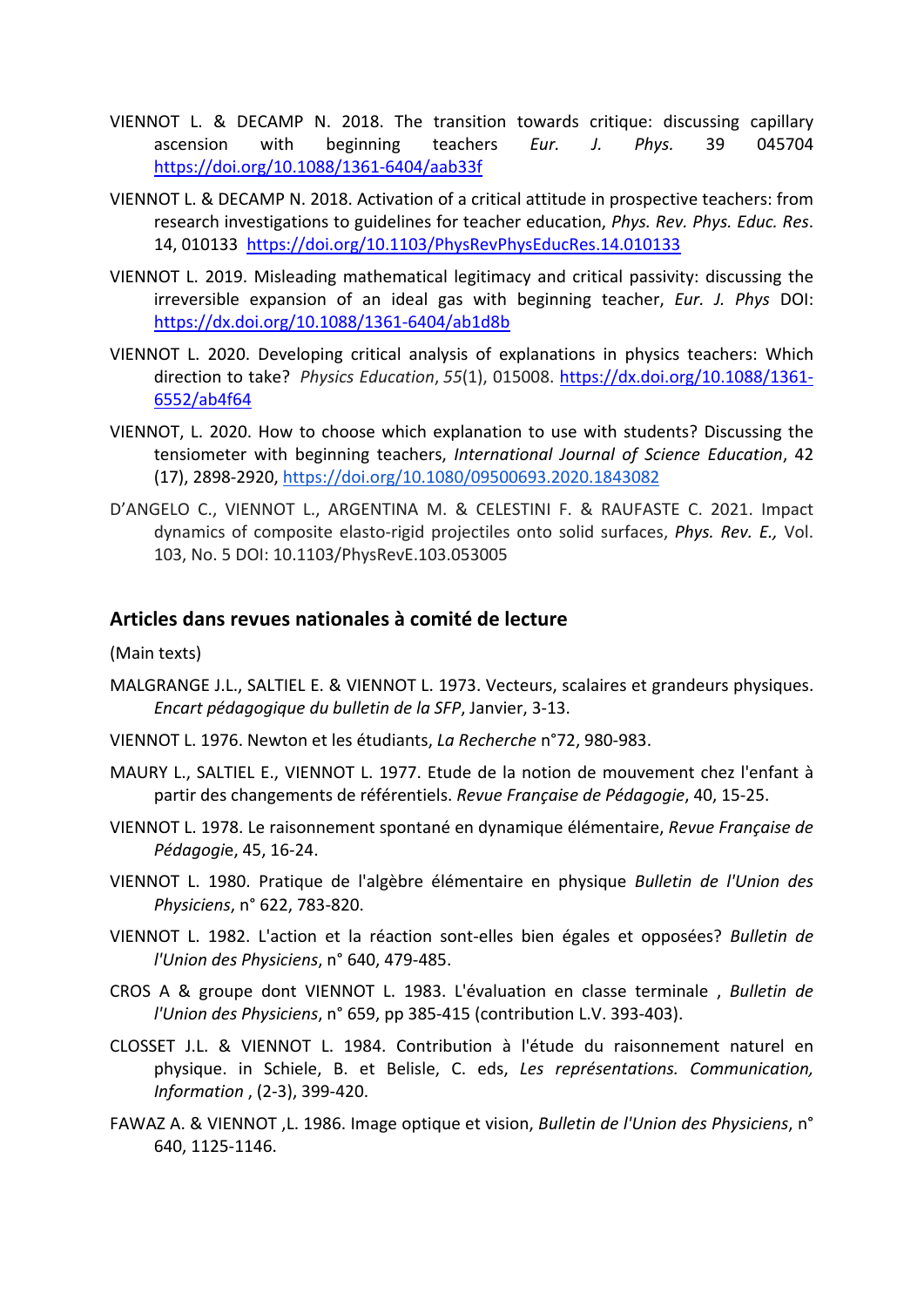- VIENNOT L. 1989. Bilans de force et loi des actions réciproques. *Bulletin de l'Union des Physiciens*, 716, 951‐972.
- VIENNOT L. 1991, Les raisonnements des étudiants: pourquoi et comment les étudier? *Bulletin de la Société Française de Physique*, Janvier 1991, 13‐15.
- VIENNOT L. 1992. Raisonnement à plusieurs variables: tendances de la pensée commune, *Aster*, n° 14, 127‐142.
- VIENNOT L. 1992, La physique: ça résiste, pourquoi? *Science et Vie Hors Série* n° 180, 76‐83.
- VIENNOT L. 1994. Fundamental patterns in common reasoning: examples in physics. TD, 12 (2), Utrecht, 89‐103.
- BESSON U., VIENNOT L. & LEGA J. 2001. Pression et statique des fluides : un début de modélisation. *Bulletin de l'Union des Physiciens*., 834, 825‐840. Traduit en espagnol et publié dans *Alambique*, 2002
- RIGAUT M. & VIENNOT L. 2002. Réduire le théorème du centre d'inertie: jusqu'où? *Bulletin de l'Union des Physiciens*, 841, 419‐426.
- VIENNOT L. 2002. La physique naïve, entretien avec Laurent Mayet. *Science et Avenir*, n° hors série 132, 8‐11.
- LEROY J.L. & VIENNOT L. 2003. Doppler et Römer: physique et mathématique à l'oeuvre. *Bulletin de l'Union des Physiciens,* n° 859, 1595‐1611.
- COLIN P. & VIENNOT L. 2003. Géométrie, phase, cohérence: questions d'optique, *Bulletin de la Société Française de Physique* n° 137, 30 et http://sfp.in2p3.fr (18p.).
- VIENNOT L. 2005. La transmission des valeurs de la science, *Science et Avenir*, hors série n° 144, 35.
- VIENNOT L. 2007**.** La physique dans la culture scientifique: entre raisonnement, récit et rituels, *Aster* n° spécial « Science et récit », N°44, 23‐40.
- VIENNOT L. 2010. Le poids de l'air, le choc des molécules : quel rapport ? *Bulletin de l'UDPPC* 104 (922), 263‐268.
- VIENNOT L. 2010. Les raisonnements communs en physique : comment mieux maîtriser leur impact sur l'apprentissage ? Université de Provence : Skholê – Dix ans d'ARDIST, 16, 75‐84.
- VIENNOT L. 2011. Le poids de l'air, le choc des molécules : il fallait bien que Boltzmann s'en mêle. *Bulletin de l'UDPPC* 105 (932), 313‐315.
- VIENNOT L. 2011**.** Els molts reptes d'un ensenyament de les Ciències basat en la indagació: ens aportaran múltiples beneficis en l'aprenentatge? *Ciencies* 18, Barcelona : Crecim, 22-36 http://crecim.uab.cat/revista\_ciencies/
- VIENNOT L. 2015. Ascension capillaire : quand le verre semble « hisser » le liquide, *Le Bup* (*Bulletin de l'Union des Physiciens),* 977, 1201‐1212.
- VIENNOT, L. & DECAMP, N. 2020. Au magasin des explications en sciences physiques : comment choisir ? L'exemple des piles, *Bulletin de l'Union de Physiciens (Accepté 12 10 2020)*